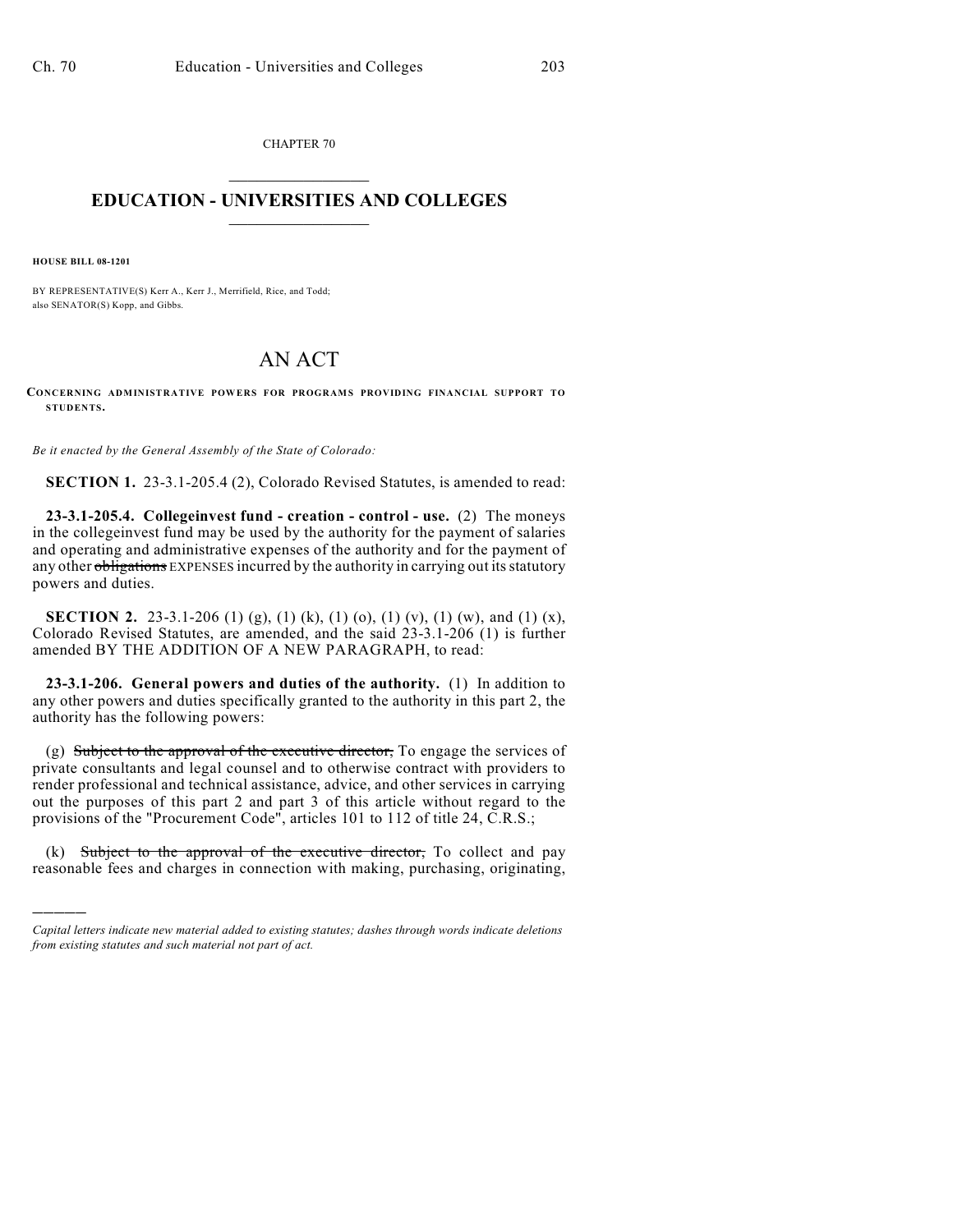disbursing, and servicing or causing to be made, purchased, originated, disbursed, or serviced student obligations or institutional loans by the authority, including payment to the division for services performed for the authority and pursuant to part 3 of this article without regard to the provisions of the "Procurement Code", articles 101 to 112 of title 24, C.R.S.;

(o) To do all things necessary and convenient to carry out the purposes of this part 2 AND OF PART 3 OF THIS ARTICLE, INCLUDING FUNDING OF GRANTS, SCHOLARSHIPS, AND LOAN FORGIVENESS, and TO DO ALL THINGS NECESSARY AND CONVENIENT in connection with the servicing of student obligations by the authority including sale, public or private, to the student loan marketing association or any successor organization;

(v) To implement  $\frac{text}{text{ranket}}$ , and administer, INCLUDING MARKETING, the college achievement COLORADO COLLEGEINVEST scholarship program established in section 23-3.1-206.9;

(w) To deposit moneys into the Colorado achievement COLLEGEINVEST scholarship trust fund; to accept moneys appropriated to the fund by the general assembly; to accept gifts, grants, and donations from third parties for deposit into the fund; and to expend moneys from the fund for Colorado achievement COLLEGEINVEST scholarships; and

 $(x)$  To organize entities pursuant to title 7, C.R.S., with approval of the executive director, and transfer funds to such THE entities for the purpose of investing THE MONEYS IN the Colorado achievement COLLEGEINVEST scholarship trust fund and any other trusts and funds under the authority's control; AND

(y) TO DEVELOP AND ADMINISTER LOAN FORGIVENESS PROGRAMS, INCLUDING THOSE ESTABLISHED UNDER ARTICLE 3.6 OF THIS TITLE.

**SECTION 3.** 23-3.1-206.7 (5) (e) (I), Colorado Revised Statutes, is amended to read:

**23-3.1-206.7. Prepaid expense program.** (5) (e) (I) All expenses of the authority incurred in developing and administering the prepaid expense program shall be payable from the prepaid expense trust fund. The authority may use moneys in the prepaid expense trust fund to reimburse the expenses of the authority incurred in connection with the development and administration of the prepaid expense program. In no event shall annual administration expenses of the authority exceed one percent of the contract price. Any recovery of development costs by the authority shall not include interest or finance charges, BUT MAY INCLUDE MONEYS TRANSFERRED FROM THE COLLEGEINVEST FUND TO THE PREPAID EXPENSE TRUST FUND UNDER SECTION 23-3.1-205.4 (4). Any moneys in the prepaid expense trust fund that are not needed for immediate use by the authority shall be invested by the state treasurer in accordance with paragraph (a) of this subsection (5) and with the actuarial report provided by the authority and in investments permitted by section 23-3.1-216 (1) and (3). The authority shall determine the amount of moneys in the fund that shall be invested and shall notify the state treasurer in writing of such THE amount.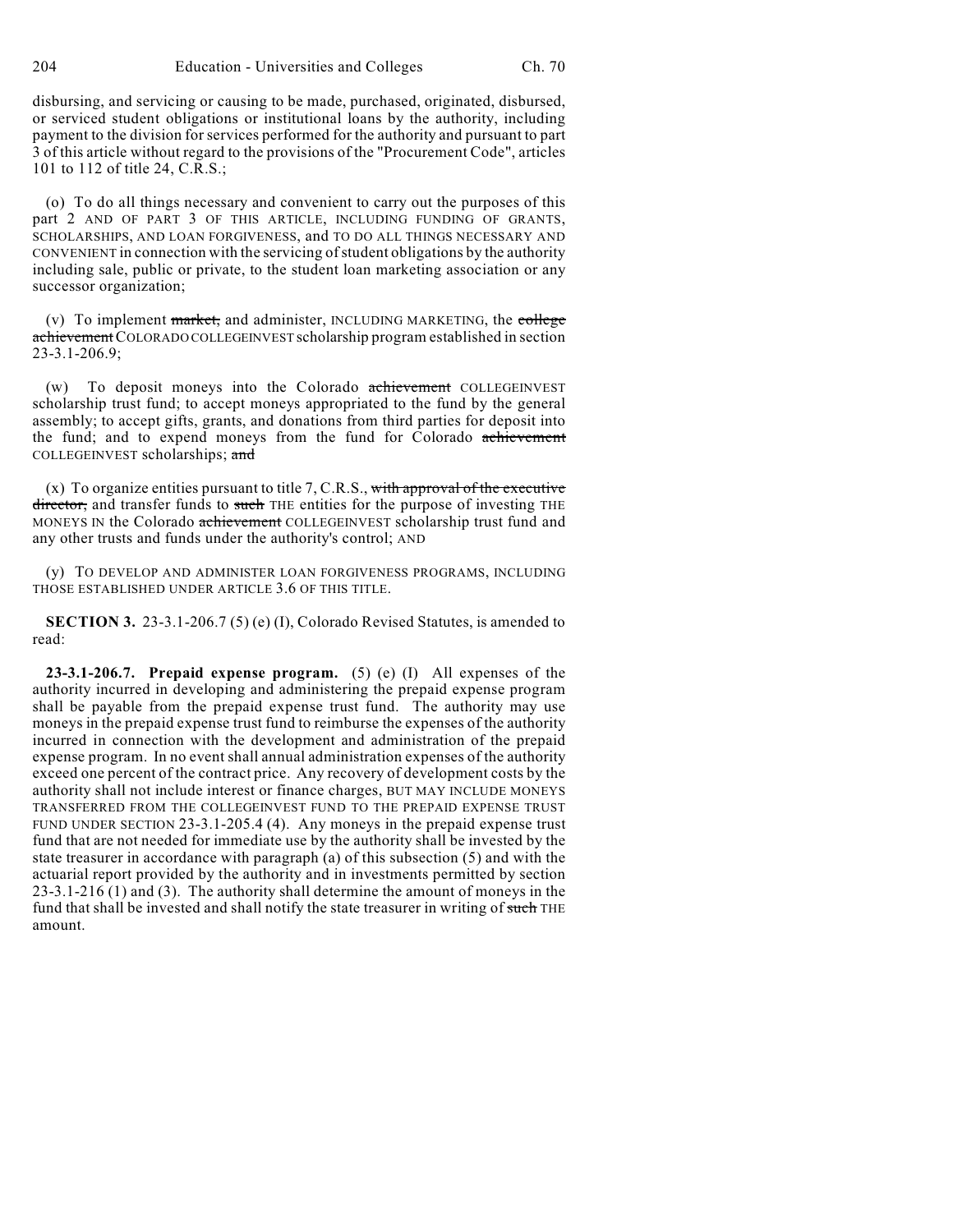**SECTION 4.** The introductory portion to 23-3.1-206.9 (1) and 23-3.1-206.9 (1) (c), (2), (3), and (4), Colorado Revised Statutes, are amended to read:

**23-3.1-206.9. Colorado collegeinvest scholarship program - administration - fund - policies.** (1) There is hereby created the Colorado achievement COLLEGEINVEST scholarship program for the purposes of promoting precollegiate curriculum as established by the board of education of each school district consistent with the guidelines adopted by the department of higher education and PURPOSE OF increasing access to postsecondary education. The Colorado achievement COLLEGEINVEST scholarship program shall be implemented and administered by the authority. A scholarship under the Colorado achievement COLLEGEINVEST scholarship program may be awarded only to an undergraduate student who, each year:

(c) Meets any other eligibility requirements established by the board, which shall include but need not be limited to requiring the student to maintain a high school CUMULATIVE grade point average of at least 2.5.

(2) The Colorado achievement COLLEGEINVEST scholarship trust fund, which is hereby created, shall consist of moneys deposited into the fund by the authority, any moneys appropriated to the fund by the general assembly, and any gifts, grants, and donations received by the authority for the Colorado achievement COLLEGEINVEST scholarship program. Moneys deposited into the Colorado achievement COLLEGEINVEST scholarship trust fund shall be deemed to be trust funds and shall be administered by the authority and shall be used for the direct and indirect costs of implementing marketing, and administering, INCLUDING MARKETING, the Colorado achievement COLLEGEINVEST scholarship program. Annual expenditures on direct marketing shall not exceed five percent of the annual revenue of the trust. Any unexpended and unencumbered moneys remaining in the Colorado achievement COLLEGEINVEST scholarship trust fund at the end of a fiscal year shall remain in the fund and shall not be credited or transferred to the general fund or to any other fund. Any moneys appropriated by the general assembly to the Colorado achievement COLLEGEINVEST scholarship trust fund shall be subject to annual appropriation.

(3) The board shall adopt any policies necessary for the implementation and administration of the Colorado achievement COLLEGEINVEST scholarship program, which shall include but need not be limited to implementing the program for the high school graduating class of 2008, providing awards to both part-time and full-time students, and specifying that a scholarship under the program shall only be paid to a student for up to five academic years. The board shall develop an application for the Colorado achievement COLLEGEINVEST scholarship program that shall be signed by the parent or legal guardian and the eligible student and shall be returned as specified by the board. The application shall include the requirements for and the disqualifications from the Colorado achievement COLLEGEINVEST scholarship program. When the board adopts policies requiring a student to complete a precollegiate curriculum, the board shall also include requirements for schools that do not utilize the precollegiate curriculum. The board shall also establish criteria for students to be disqualified from the Colorado achievement scholarship program only for expulsion. The policies adopted by the board for the implementation and administration of the Colorado achievement COLLEGEINVEST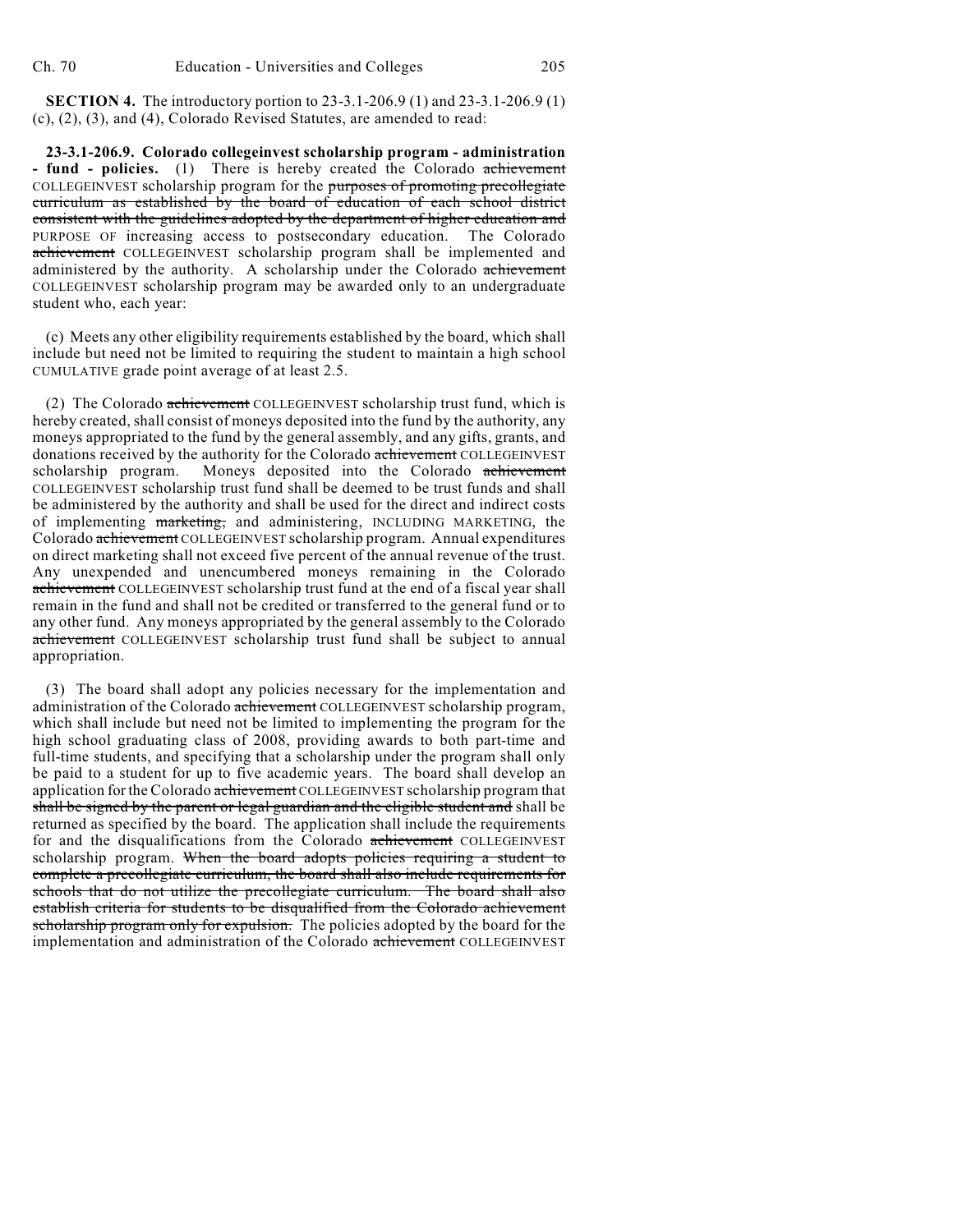scholarship program shall be approved by the executive director. of the commission.

(4) On or before February 1 of each year, the board shall report to the education committees of the senate and the house of representatives, OR ANY SUCCESSOR COMMITTEES, on the status of the Colorado achievement COLLEGEINVEST scholarship program. The report shall include, but need not be limited to, the financial status of the COLORADO COLLEGEINVEST SCHOLARSHIP trust FUND, the amount of money annually spent on administration, the average scholarship award amount, and the number of students participating in the Colorado achievement COLLEGEINVEST scholarship program.

**SECTION 5.** 23-3.1-208 (1) (a), Colorado Revised Statutes, is amended to read:

**23-3.1-208. Bonds.** (1) (a) The authority may issue from time to time its bonds for its purposes as provided in this part 2, including but not limited to purchasing or making student obligations or making institutional loans. but the authority shall not have outstanding, at any one time, bonds, not including bond anticipation notes that have been refunded and bonds that have been refunded, in an aggregate principal amount exceeding two billion dollars. The authority may not undertake the financing of the making or purchasing of student obligations unless, prior to the issuance of any bonds or notes, the board finds that there is insufficient access to student obligations from normal private market sources and that such THE financing will help alleviate such insufficient access.

**SECTION 6.** 23-3.1-216 (1) and (2), Colorado Revised Statutes, are amended to read:

**23-3.1-216. Investment of funds.** (1) Funds of the authority, including the moneys held in the collegeinvest fund created in section 23-3.1-205.4, may be invested in securities meeting the investment requirements established in part 6 of article 75 of title 24, C.R.S.; in certificates of deposit or time deposits constituting direct obligations of any bank or savings and loan association in Colorado that may be made only in those certificates of deposit or time deposits in banks or savings and loan associations that are insured by the federal deposit insurance corporation or its successor and may not exceed the maximum of such insurance unless such banks or savings and loan associations are eligible public depositories and such excess is secured by a pledge of eligible collateral as required by either article 10.5 or article 47 of title 11, C.R.S.; or in obligations of the student loan marketing association or any successor organization. Any such securities may be purchased at the offering or market price at the time of such purchase. Funds of the authority may be invested with such maturities as determined by the state treasurer, based upon the advice and recommendations of the authority, if such maturities are on a date or dates prior to the time when, in the judgment of the state treasurer, based upon the advice and recommendations of the authority, the funds so invested will be required for expenditure. The express judgment of the authority as to the time when any funds will be required for expenditure or be redeemable is final and conclusive. MONEYS OF THE AUTHORITY HELD IN THE COLLEGEINVEST FUND CREATED IN SECTION 23-3.1-205.4 SHALL BE INVESTED AS PROVIDED IN SECTION 23-3.1-205.4 (3). OTHER MONEYS OF THE AUTHORITY MAY BE INVESTED IN PROPERTY OR SECURITIES IN WHICH THE STATE TREASURER MAY LEGALLY INVEST MONEYS SUBJECT TO HIS OR HER CONTROL. THE AUTHORITY MAY SELL THE SECURITIES AND MAY DEPOSIT THE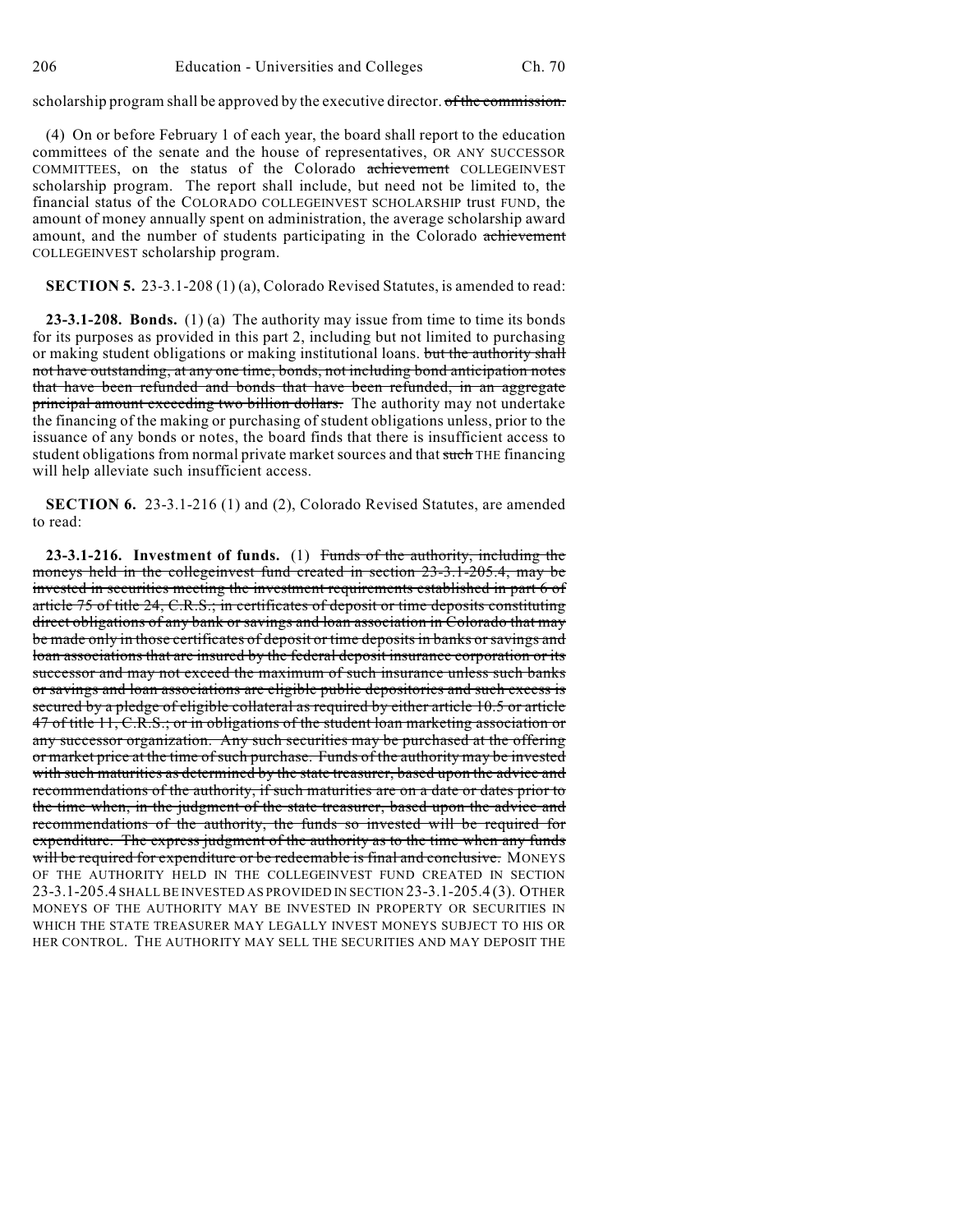SECURITIES IN A TRUST BANK WITHIN OR WITHOUT THE STATE. ANY MONEYS DEPOSITED IN A BANKING INSTITUTION OR A DEPOSITORY AUTHORIZED IN SECTION 24-75-603, C.R.S., SHALL BE SECURED IN SUCH A MANNER AND SUBJECT TO THE TERMS AND CONDITIONS AS THE BOARD MAY DETERMINE, WITH OR WITHOUT PAYMENT OF ANY INTEREST ON THE DEPOSIT, INCLUDING, WITHOUT LIMITATION, TIME DEPOSITS EVIDENCED BY CERTIFICATES OF DEPOSIT.

(2) The board may direct a corporate trustee that holds  $f$ unds MONEYS of the authority pursuant to a trust indenture OR OTHER AGREEMENT between such THE trustee and the authority to invest or reinvest such funds THE MONEYS in any investments, other than those specified in subsection (1) of this section, if the board determines by resolution, including but not limited to a bond resolution, that, AS OF THE DATE OF THE DETERMINATION, THE INVESTMENT MEETS THE STANDARDS FOR INVESTMENTS ESTABLISHED IN SECTION 15-1-304, C.R.S.

(a) Such investment meets the standard for investments established in section  $15-1-304$ , C.R.S.;

(b) The income on such investment is at least comparable to income then available on the investments permitted in subsection (1) of this section; and

(c) Such investment will assist the authority in alleviating an insufficient access to student obligations from normal private market sources.

**SECTION 7.** The introductory portion to 23-3.1-304 (1) and 23-3.1-304 (1) (h), Colorado Revised Statutes, are amended to read:

**23-3.1-304. Authority - purpose - powers - duties.** (1) In addition to any other powers or duties specifically granted to the authority in PART 2 OF THIS ARTICLE AND IN this part 3, the authority shall:

(h) Charge, impose, and collect administrative fees and service charges in connection with any agreement, contract, or transaction relating to the program in amounts not exceeding the cost of establishing and maintaining ADMINISTERING the program, subject to the approval of the executive director INCLUDING THE FUNDING OF SCHOLARSHIPS AND OTHER GRANTS;

**SECTION 8.** 23-3.1-305 (8) (e), Colorado Revised Statutes, is amended to read:

**23-3.1-305. Financial institutions - managers - purpose - selection requirements - contracts.** (8) If a contract executed between the authority and a financial institution pursuant to this section is not renewed, all of the following conditions shall apply at the end of the term of the nonrenewed contract, so long as applying these conditions does not disqualify the program as a qualified state tuition plan under section 529 of the internal revenue code:

(e) If the authority determines that continuing the accounts at the financial institution is not in the best interest of the account owners, OR IF THE FINANCIAL INSTITUTION HAS ELECTED NOT TO RENEW THE CONTRACT, the accounts may be transferred to another financial institution under contract with the authority.